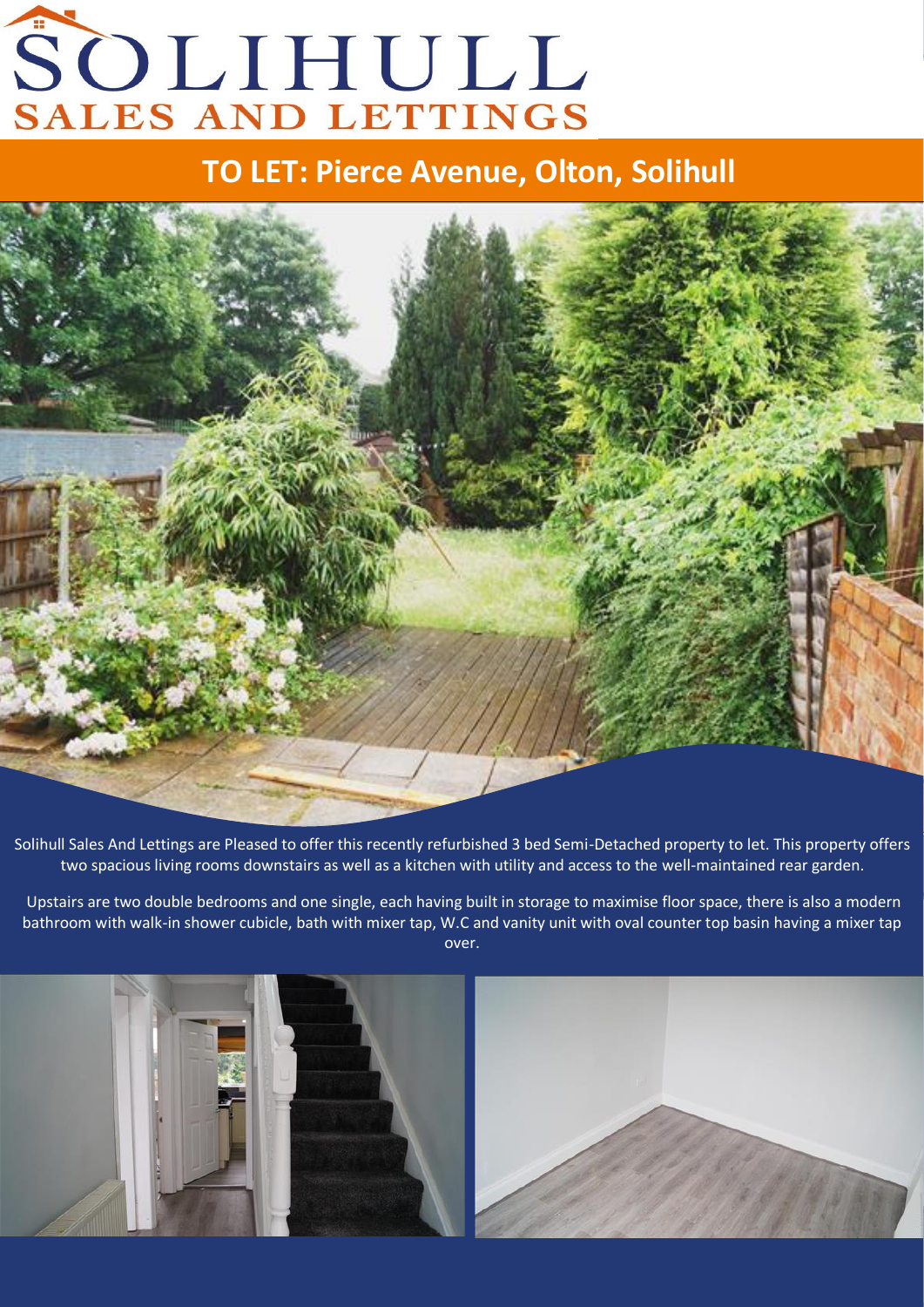## **50 Pierce Avenue Solihull Solihull B92 7JY - £1,195**



Hallway



Reception Room One





Reception Room Two



Kitchen & Utility



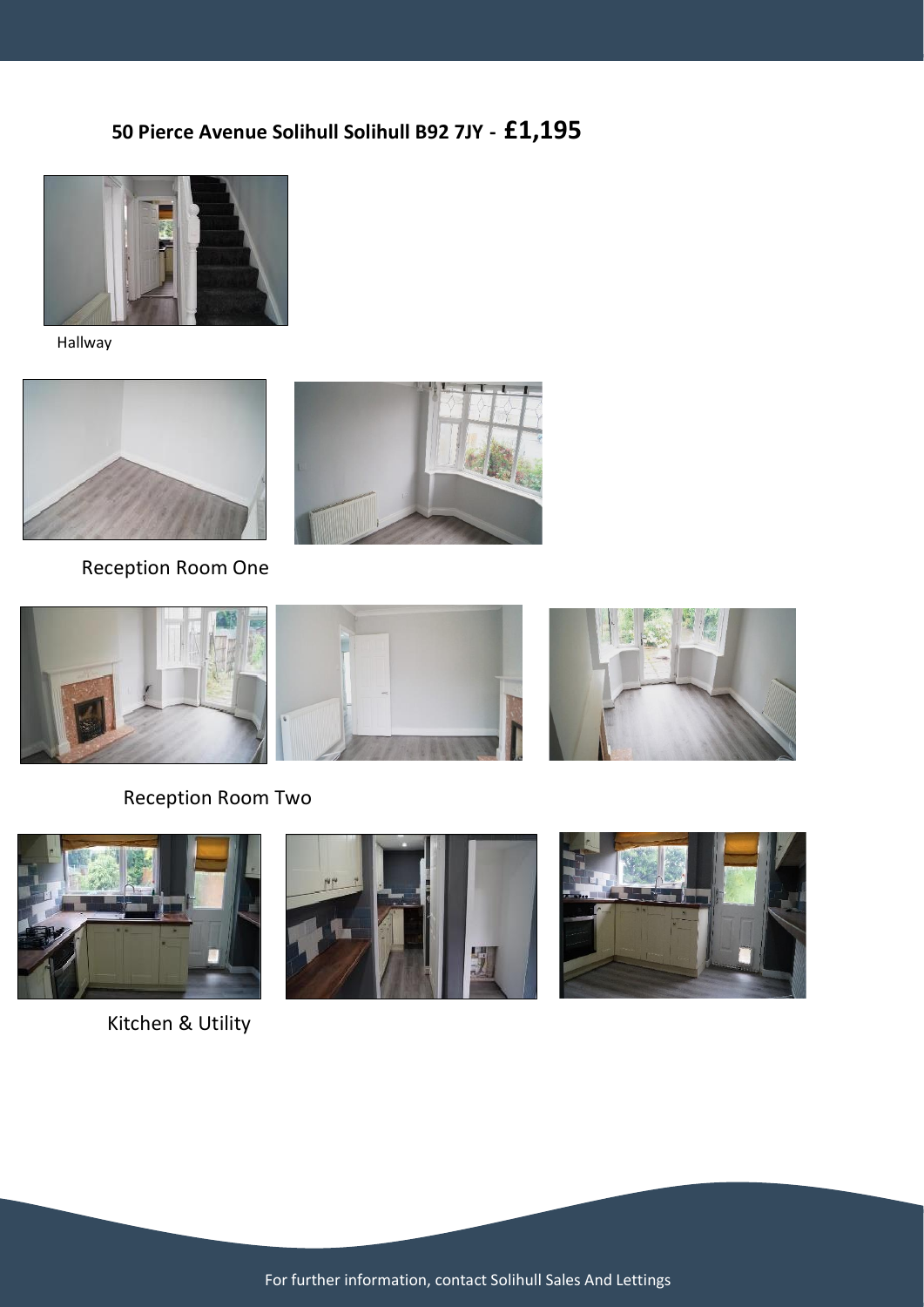







Bedroom Two



Bedroom Three



Rear Garden



Bathroom



Bedroom O

For further information, contact Solihull Sales And Lettings